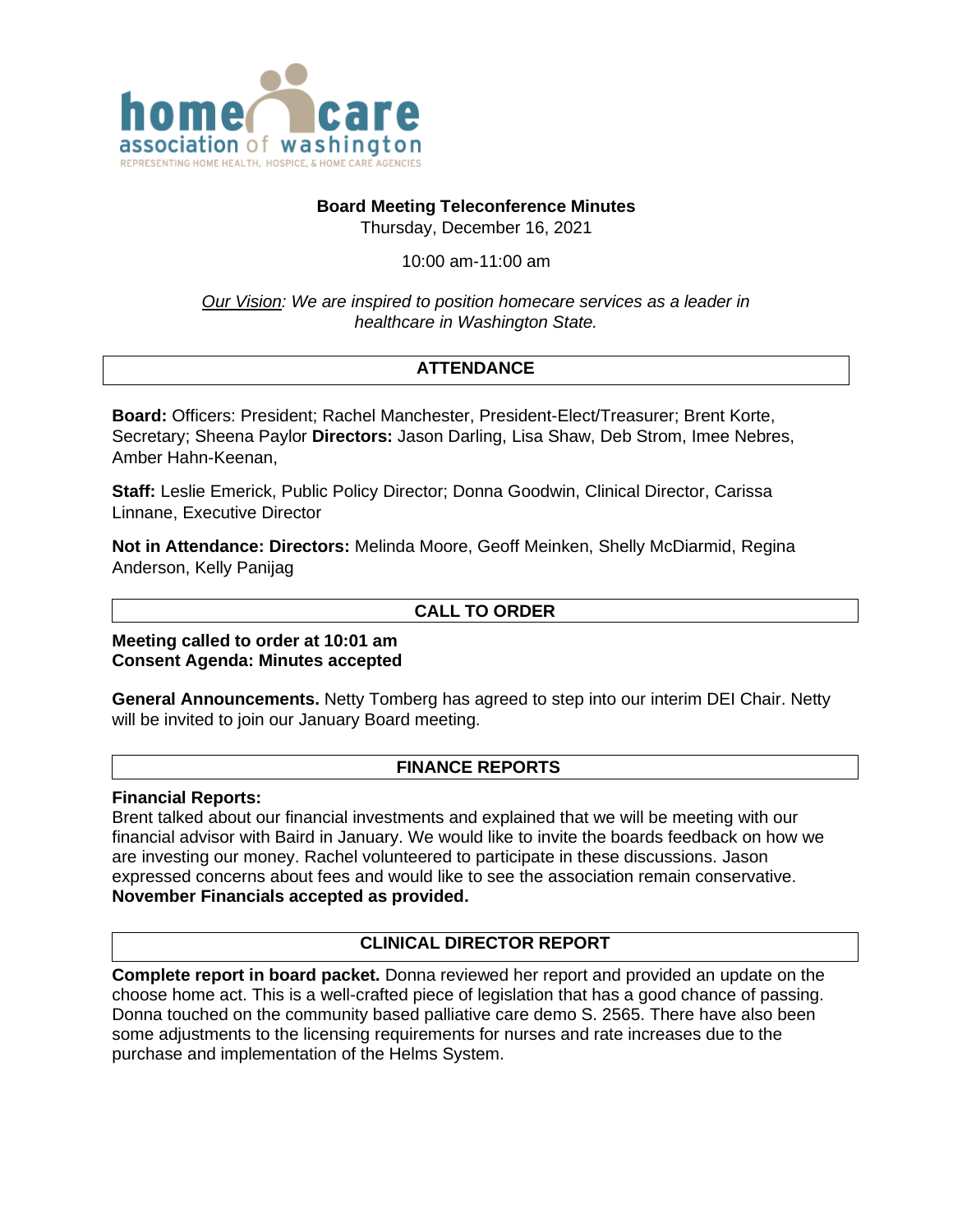

## **PUBLIC POLICY REPORT**

**Complete report in board packet.** Leslie reviewed her report. We have been working with a group of folks on trying to make sure that additional COVID funding doesn't end for our private duty nursing contingent. This is a big concern for many in the industry.

**Palliative Care Bill:** We participated in a very successful meeting recently where Dr. Fontinos agreed to do the rulemaking for a palliative care benefit, so we no longer need to run a palliative care bill.

The Legislative Session begins January 10<sup>th</sup>. A general reminder that the social worker reimbursement program goes into effect January of 2022. Social worker rulemaking is also in the works.

**Hospice Association and the DOH:** The has been experiencing issues with data used for Certificate of Need. We are working on a way to help resolve these issues. We have also asked that Home Health CON be a high priority in 2022.

**Incentive Payments:** Feedback on this program is that it has been a positive experience.

**In-Home Services Day:** January 27-28, 2022. Please get signed up asap.

## **MEMBERSHIP COMMITTEE REPORT**

Jason reported that we are seeing 2022 member renewals come in (8 in total). If paid by 2/15 members will receive a 5% discount. **Each board member has been assigned agencies to contact. Agency contacts should be completed by 1/15. Carissa will email each board member a list of the agencies they will contact the outreach template.**

Jason requested permission to share our newsletter with all contacts. The board was supportive of this idea.

#### **EDUCATION COMMITTEE REPORT**

**Annual Conference:** We have confirmed Bill Dombi as our keynote speaker, Chris Attaya, Casey Jackson, Lisa Mahoney, and are working to recruit a few others. Please be asking your contacts to participate in and sponsor our event. Please also **send us any topic or speaker ideas by 1/7.**

**Monthly Webinars:** We have slated a few topics slated for our 2022 online seminar series. We also talked about the fee structure for non-members to attend these programs. The rate we established for non-members is \$45. The goal is to have enough non-member attend these programs to cover our overhead cost.